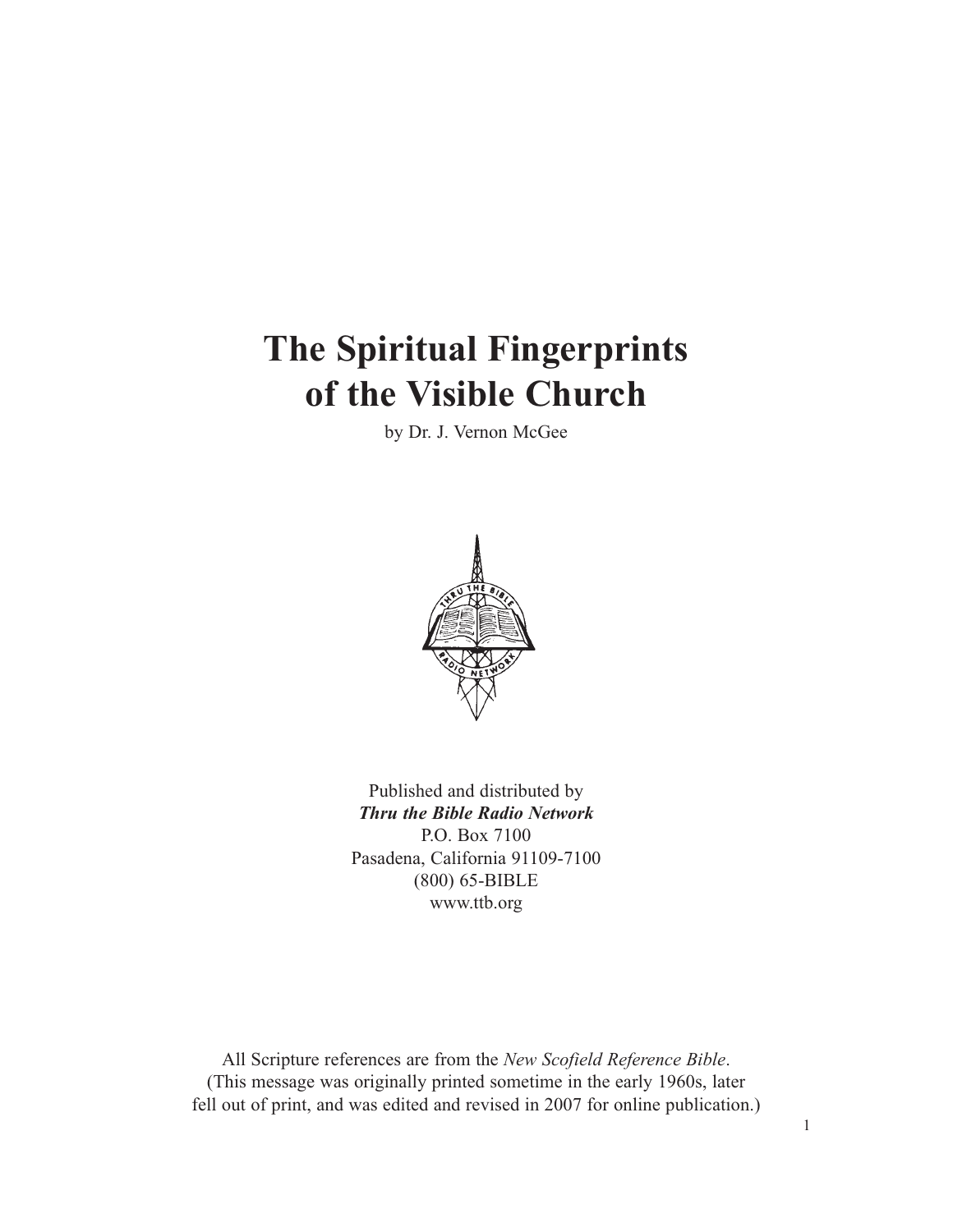No fingerprints are alike. Today, should a criminal leave a good set of fingerprints at the scene of the crime, that criminal could be identified by them. Were you to be in an accident and your fingerprints are on file, you would be identified as well.

In this matter of fingerprints we find the very personal attention God has given to each one of us. It means that you and I are separate individuals, having separate personalities and no one who has ever lived – or ever will live – in this world can take your place. You were created by God with infinite care for a very definite purpose.

Added to the spiritual significance of fingerprints and the individual, we find another spiritual truth suggested here. For the honest inquirer, there lies before him a very real problem in this day of *truth* and *error*, for both truth and error are moving forward under the common caption of "the church." Today right and wrong come wrapped in identical packages and the average person cannot distinguish, nor can he evaluate, the difference between that which is truth and that which is error. Therefore, the question arises, "How can each be brought into bold relief? Is there some positive method of identification in spiritual matters such as the system of fingerprints in the physical field?" Certainly the markings of the true and the false are not the same – therefore, we believe that we have spiritual fingerprints of the visible church and can identify that which is genuine and that which is counterfeit in this present age.

First of all, the true church is invisible. Paul said to the Corinthians:

# *For by one Spirit were we all baptized into one body, whether we be Jews or Greeks, whether we be bond or free; and have been all made to drink into one Spirit.* (1 Corinthians 12:13)

Certainly the whole tenor of Scripture would bear that out. If you would turn to Ephesians 1:22, 23 you would read language like this:

# *And* [Christ] *hath put all things under his feet, and gave him to be the head over all things to the church, which is his body, the fullness of him that filleth all in all.*

The true church is the invisible body of believers from the Day of Pentecost down to the *Parousia*, from the Upper Room to the upper air! The invisible church is the true church. While this is true, beloved, *the invisible church is to manifest itself in the world*. It is to be tangible.

When we hear people discussing the invisible church and paying little or no attention to the visible church, we think of the two country boys in the days when the airplane was really a novelty. While hoeing corn down in Alabama an airplane flew over them, and it was the first one they had seen. One boy, leaning on his hoe, turned to the other and said, "Ah sho would hate ter be up yonner in dat aeroplane." And the other, leaning on his hoe said, "Ah sho would hate ter be up yonner wid out it."

My friend, today a number of folk talk about belonging to the invisible church, but we do need to realize that the invisible church is also a visible church, and it must manifest itself in the world. Paul said to Titus, concerning a local, visible church in Crete:

*For this cause left I thee in Crete, that thou shouldest set in order the things that are wanting, and ordain elders in every city, as I had appointed thee.* (Titus 1:5)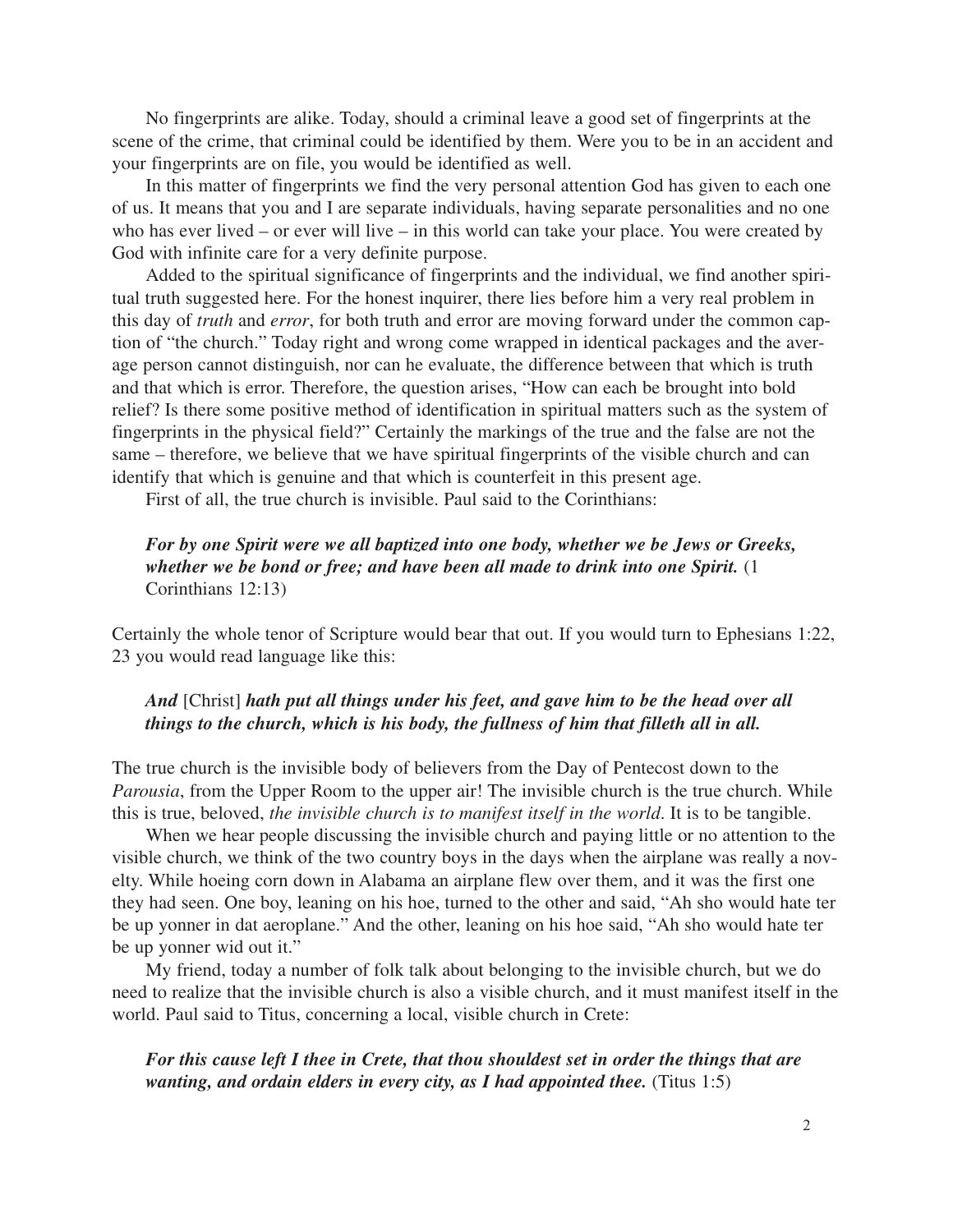Now, friend, you cannot set an invisible church in order. It would be hard to ordain invisible elders and invisible officers in an invisible church. Obviously he is talking about that which is visible. Sometimes officers are invisible on Sunday night but, generally speaking, they are not invisible on Sunday morning! Officers and people should be visible – that is the way the church is to manifest itself in the world. Paul wrote that one of his great burdens was the care of the churches. He wrote to local churches in Corinth and Ephesus – they were visible churches. In the book of the Revelation, seven letters are written to seven local churches that, you must say, were visible churches in that day.

Now the question arises, how can you tell a true church from a false church? How can you tell the genuine from the counterfeit? Is it by the name that is out front, by the height of the steeple, by the sound of the bell, by the fact that it has a pulpit and that a minister stands back of the pulpit, that there is a robed choir, that there are ushers, and the service opens by singing the doxology and closes with the benediction? Is that the way?

In Acts 2:42 we are given four fingerprints of the church:

# *And they continued steadfastly in the apostles' doctrine and fellowship, and in breaking of bread, and in prayers.*

Those are the four fingerprints of the visible church. Then someone says, "What about the thumb?" We are going to see that also, but let us look at the four fingerprints. In preparation for this we must note that it says they "continued steadfastly" in these things, and that is a tremendous expression. It means that they "persisted obstinately" in these things – that they "adhered firmly" to them. Therefore they were staunch and strong relative to the apostles' doctrine, relative to fellowship, relative to the breaking of bread, and relative to prayer. These stones of the foundation were of tremendous significance to the early church. Beloved, they had a conviction concerning them.

The word "conviction" is an interesting word. We get the word "convict" from it, and a convict is one who is in a penitentiary because he was convicted of something. Today, we need "convicts" in the church because they are convicted of something – convicted of these four marks of the visible church.

#### **The Index Finger: The Apostles' Doctrine**

We come now to note these fingerprints. The first one is called the "apostles' doctrine," and it is the print of the index finger. They are to continue in the apostles' doctrine. When Paul was writing advice to Titus, who was to ordain elders in the churches, he wrote, "But speak thou the things which become sound doctrine" (Titus 2:1).

That index fingerprint of the visible church is very important. The Greek word *didaskalia* (doctrine) is really "teaching" – that which the apostles taught. The teaching of the apostles was orthodox, and any teaching that departed from their orthodox position was heterodox.

*We are not left in doubt as to their teaching*, for we have documents today that tell us exactly what that teaching was. There is no need to guess about it, for it has been recorded in black and white. We know what they taught. Those churches that teach sound doctrine can be quickly identified. It is obvious that we cannot go into the apostles' doctrine exhaustively, but we can highlight certain things that are important in these days.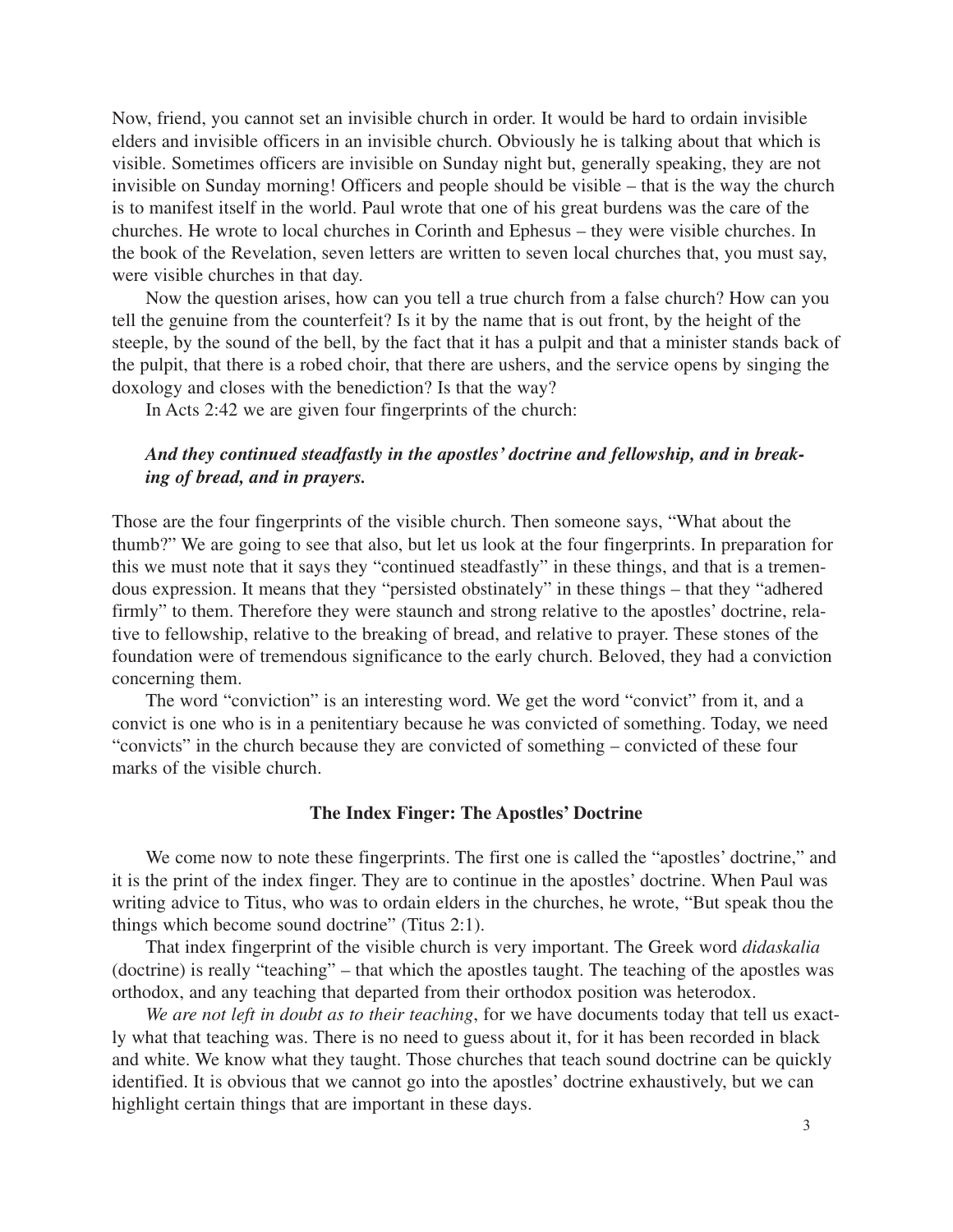## *I. Inspiration of God's Word*

The apostles held a very high view concerning the inspiration of Scriptures. Paul wrote, "All scripture is given by inspiration of God…" (2 Timothy 3:16). Peter said,

*Knowing this first, that no prophecy* [and he was not just confining it to the things of the future, but all that is given of God] *of the scripture is of any private interpretation.* (2 Peter 1:20)

That is, you cannot interpret Scripture by lifting out one verse – you must look at that Scripture with other Scriptures. Why? Because Peter tells us in verse 21 of that same chapter that:

*...holy men of God spoke as they were moved* [the Greek word is *phero* – moved along just as when the wind gets into the sail of a vessel and moves it along] *by the Holy Spirit.*

So they had a very high view of inspiration – they believed that the Bible is the Word of God. They believed in plenary, verbal inspiration. My friend, when a church does not believe that the Bible is the Word of God (while they have a right to believe as they wish), they do not have a right to call it a church – it is a religious club. The index finger points to a high view of inspiration.

# *II. The Deity of Christ*

The apostles' teaching insisted upon the deity of Christ. While Scripture is abundant in proof of this, we feel that one Scripture will be sufficient:

*For in him* [Christ] *dwelleth all the fullness of the Godhead bodily.* (Colossians 2:9)

"Dwelleth all the fullness," *pleroma* – all that God is, is in Christ. How much stronger of a statement would one want than that? They believed in the virgin birth of Christ; they believed He lived a perfect life; they believed His miracles were genuine.

# *III. The Gospel*

The apostles' teaching included the gospel. What is the gospel? Paul makes it clear:

*…I declare unto you the gospel...which I also received, that Christ died for our sins according to the scriptures; and that he was buried, and that he rose again the third* day according to the scriptures.  $(1$  Corinthians 15:1, 3, 4)

Paul could go so far as to say that this is the gospel – there is no other:

*But though we, or an angel from heaven, preach any other gospel unto you than that*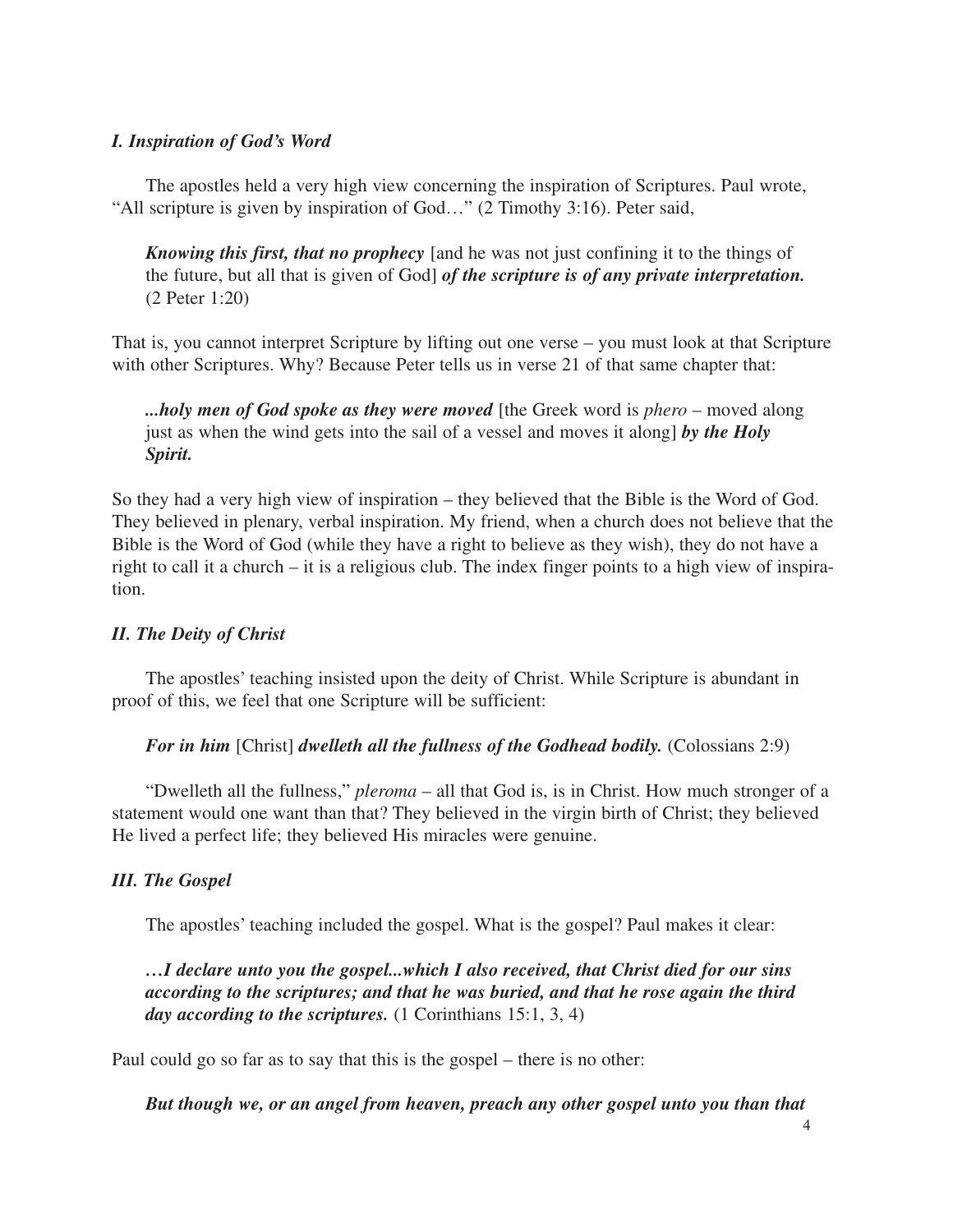#### *which we have preached unto you, let him be accursed.* (Galatians 1:8)

## *IV. Regeneration by the Holy Spirit*

Because the Lord Jesus said, "Ye must be born again," the apostles believed that every sinner had to be born again before he could come into the church.

"Ye must be born again" was the favorite text of John Wesley. He was asked upon one occasion, "Why is it that you harp on that all of the time – why preach so much on the matter of 'Ye must be born again'?" Wesley replied, "The reason I preach so much on 'Ye must be born again' is because ye must be born again." That is also the teaching of the apostles.

#### *V. Judgment to Come*

They believed that heaven was real and hell was an awful reality.

#### *VI. Blessed Hope*

They lived in the blessed hope – that Christ is coming to take His Church out of the world. This we call the Rapture.

#### *VII. The Trinity*

The apostles believed in the Trinity. Relative to the doctrine of the Trinity we give you the following excerpt from *Time Magazine*:

For Adlai Stevenson, the week before Christmas was anything but merry and bright. It began with a somewhat embarrassing discussion of this personal religious beliefs, prompted by the fact that Stevenson, a Unitarian had quietly joined a Presbyterian Church. After some Unitarians had accused Stevenson of deserting his church; four pastors – two Presbyterians and two Unitarians – made public a letter to him asserting that he can belong to both churches without "inconsistency." (January 2, 1956 issue; page 18)

A Unitarian is one who denies the deity of Christ and therefore denies the Trinity. So if this episode is to be believed, that means that the Presbyterian Church is Unitarian (but, thank God, I want to state that all the ministers are not). But a church that is not Trinitarian is NOT a church!

#### *VIII. The Revelation*

They held steadfastly to the teaching that Christ is coming again to set up His Kingdom on earth. This we call the Revelation.

Naturally, we know that there are some who are going to say, "Well, Preacher, you are just plainly narrow minded – on the basis of your argument it looks as if we do not have liberty as

5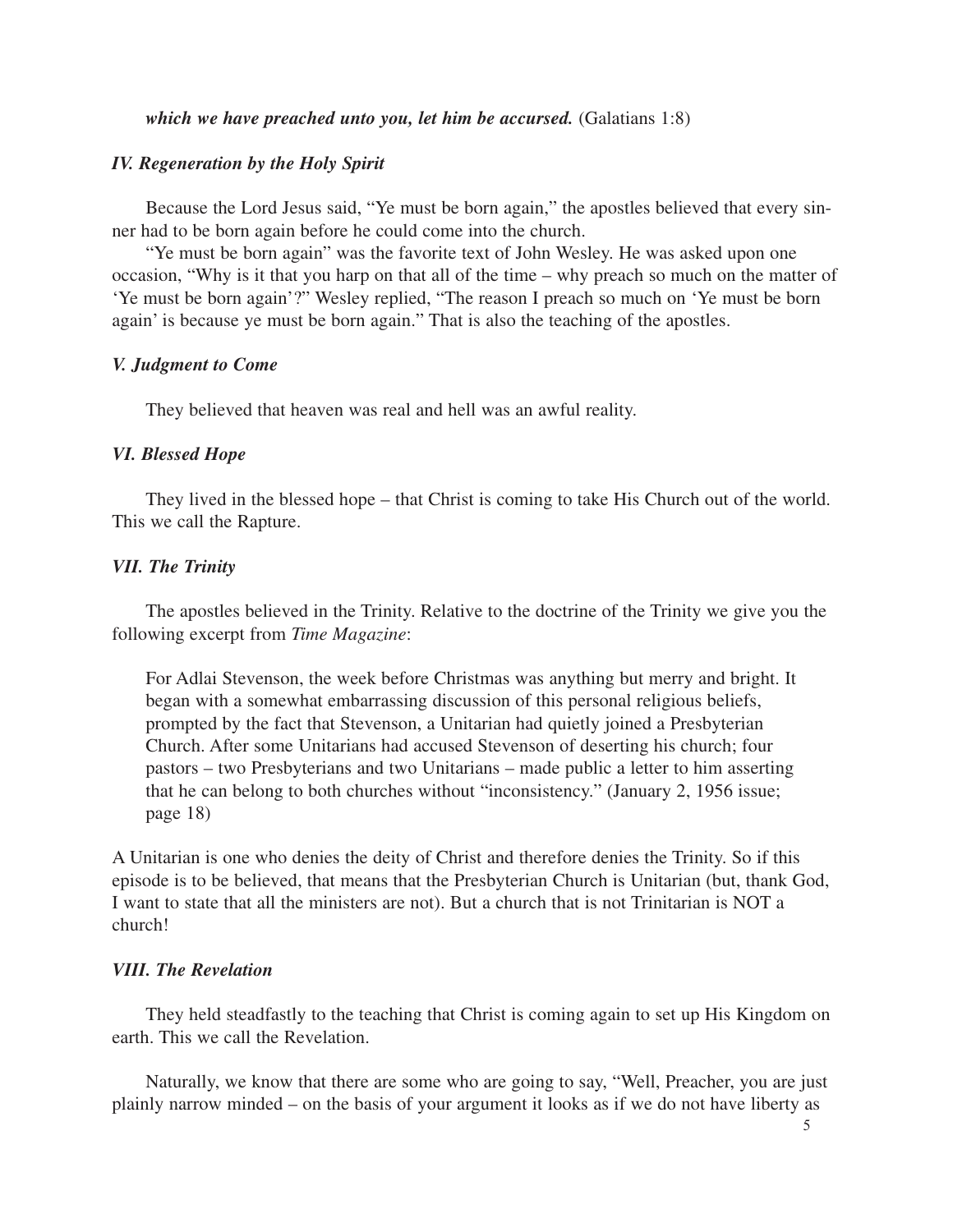Christians."

In answering this, we shall ask that you follow us carefully, for out answer shall be given carefully: We believe, today, that any man has a right to be a Communist. However, my friend, if you are going to be a Communist, then you ought to buy a one-way ticket to a Communist country and go there! No man has a right to be Communist and remain in America – your liberty ends when you seek to destroy our form of government.

When we turn to consider spiritual things, we must say that you do not have to believe that the Bible is the inspired Word of God. You do not have to believe in the deity of Christ and that He died for your sins – you have the liberty not to believe these and the other great doctrines taught by the apostles. But do not misunderstand me when I state that if you do not believe these things, then you ought not to be behind the pulpit; you ought not to be a member of a church and as such attempting to destroy the doctrines set forth by the apostles. Your liberty of unbelief is wholly OUTSIDE of the church. If you are in the church, you ought to bear the spiritual fingerprints.

#### **The Middle Finger: Fellowship**

The second fingerprint at which we will look is that of the middle finger, and it is the mark of fellowship. This is the most interesting word of all and has many ramifications. For instance, the word for fellowship in the Greek is *koinonia* and from that we get the word "koine." Adolf Deissmann, in his scholarly research in the field of archaeology, threw tremendous light upon New Testament Greek when he discovered the Koine, the vernacular – which means that the New Testament was written in the common everyday Greek of that time. This gives a good understanding of the statement:

## *…And the common people heard him* [Christ] *gladly.* (Mark 12:37)

That language was shared by more people of the Roman Empire than any other language. It was understood on the wharves of Corinth and on every ship that sailed the Mediterranean. It was in common use in Jerusalem, in the Temple area, in Athens, on Mars Hill, and it found its way even into the amphitheatre. This language of the New Testament was a universal language. It was called "koine" because it was common to everyone.

We are told that the church "continued...[in] fellowship" (Acts 2:42). What is the meaning of that statement? It simply means that they had a common interest, a mutual concern. It means that they had an active participation, and it further means that they had a sympathetic understanding. They would come together and share the things of Christ – they could fellowship in a blessed way.

This so permeated their lives that practically everything was called a fellowship. In 1 Corinthians 10:16, Paul calls the Lord's Supper a fellowship:

#### *The cup of blessing which we bless, is it not the communion of the blood of Christ? The bread which we break, is it not the communion of the body of Christ?*

The Lord's Supper is a fellowship that Christians share together.

Then there is a strange thing, certainly most worthy of note. Have you noticed his language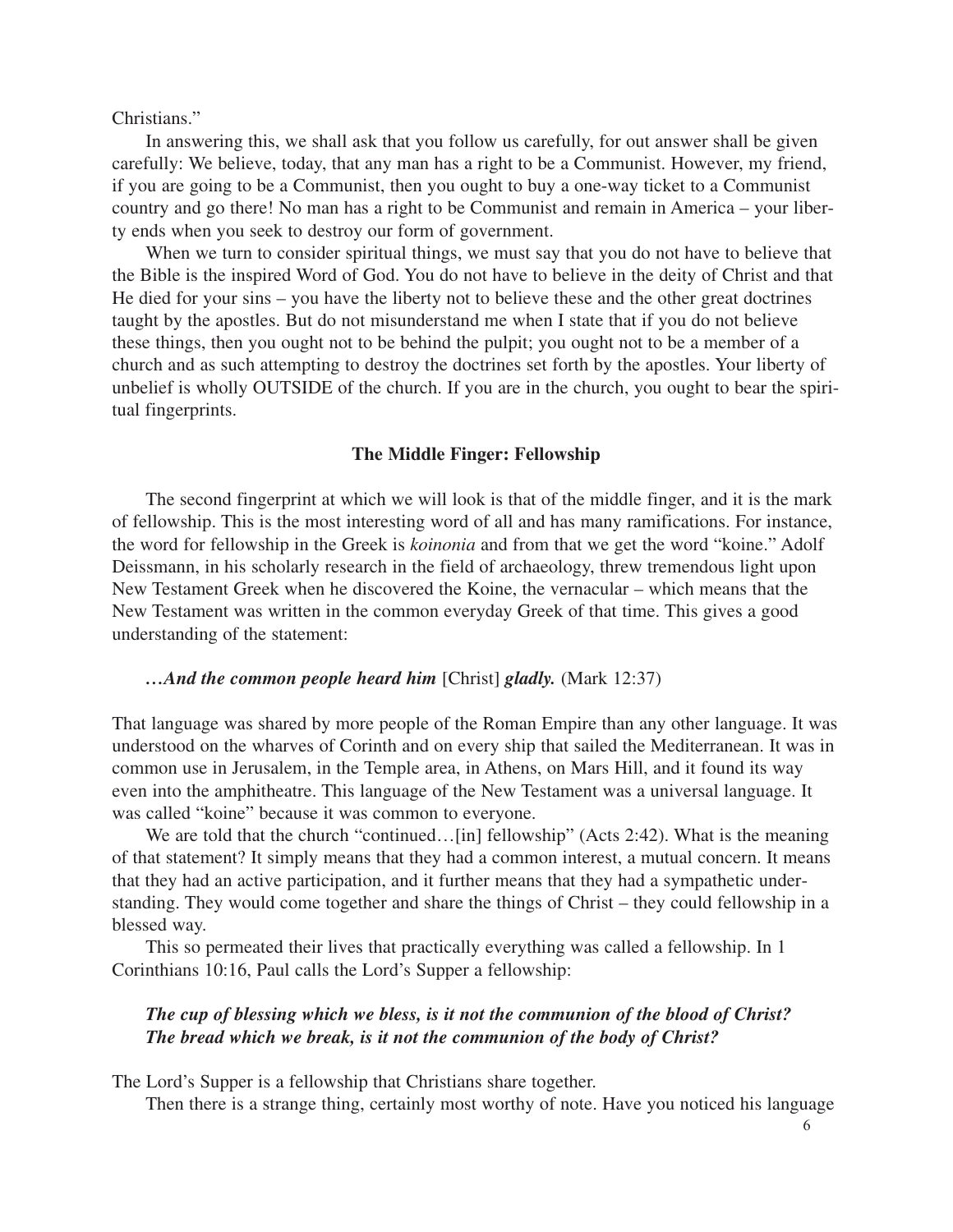when he wrote to the Romans concerning the offering?

# *For it hath pleased them of Macedonia and Achaia to make a certain contribution for the poor saints who are at Jerusalem.* (Romans 15:26)

The word for "contribution" that is used in the Greek is *koinonia*, meaning "fellowship. Paul did not stop with that use of the word. We find him writing to the Philippians:

# *Always in every prayer of mine for you all making request with joy, for your fellowship in the gospel....* (Philippians 1:4, 5)

Tied up in that expression is fellowship in labor, love, sympathy, and suffering. Anything that Christians could share together was a matter of fellowship – so it is with us today. But the word had such a deep meaning in that day that when Paul arose in the meetings and said, "We are now going to have the *koinonia*," they doubtless looked at each other and asked, "What does brother Paul mean? Are we going to have the Lord's Supper or take an offering – or perhaps he is going to read the Word?"

The middle finger carries the mark of "fellowship" for the Christian. As we are reasoning together through these pages, this is, for us, fellowship around His Word.

Tertullian recounts that when the Roman government became suspicious of the early church, they sent spies into their services. The spies came back and said that the Christians were a peculiar type of folk – they did not have idols, instead they worshiped One by the name of Jesus, who was absent. Then they added, "How those Christians love each other; how they have fellowship (*koinonia*) one with the other." That should be the mark of the Christian through all ages.

Paul, in writing to the Ephesians, did not say that we are to be so fundamental that we forget this. To the contrary, he said that we are to be found "…speaking the truth in love…" (Ephesians 4:15), and all fundamental truth should be taught in love. Then we find our Lord saying:

# *By this shall all men know that ye are my disciples, if ye have love one to another.* (John 13:35)

When bitterness, hatred, gossip, and criticism invade the church they destroy the identity of the church to the world. If you have in mind to wreck a church, do not put a time bomb in it  $$ just start a campaign of criticism and you will nullify the testimony of that church. The middle finger of the church must bear the fingerprint of fellowship, for our Lord has told us that fellowship in love, fellowship in sympathy, fellowship in labor, and fellowship in suffering must be evident to the world.

#### **The Ring Finger: Breaking of Bread**

The third fingerprint of the church is the breaking of bread. "And they continued steadfastly in the apostles' doctrine and fellowship, and in breaking of bread…" (Acts 2:42). The breaking of bread is the Lord's Supper and is found in the print of the ring finger of the church. It tells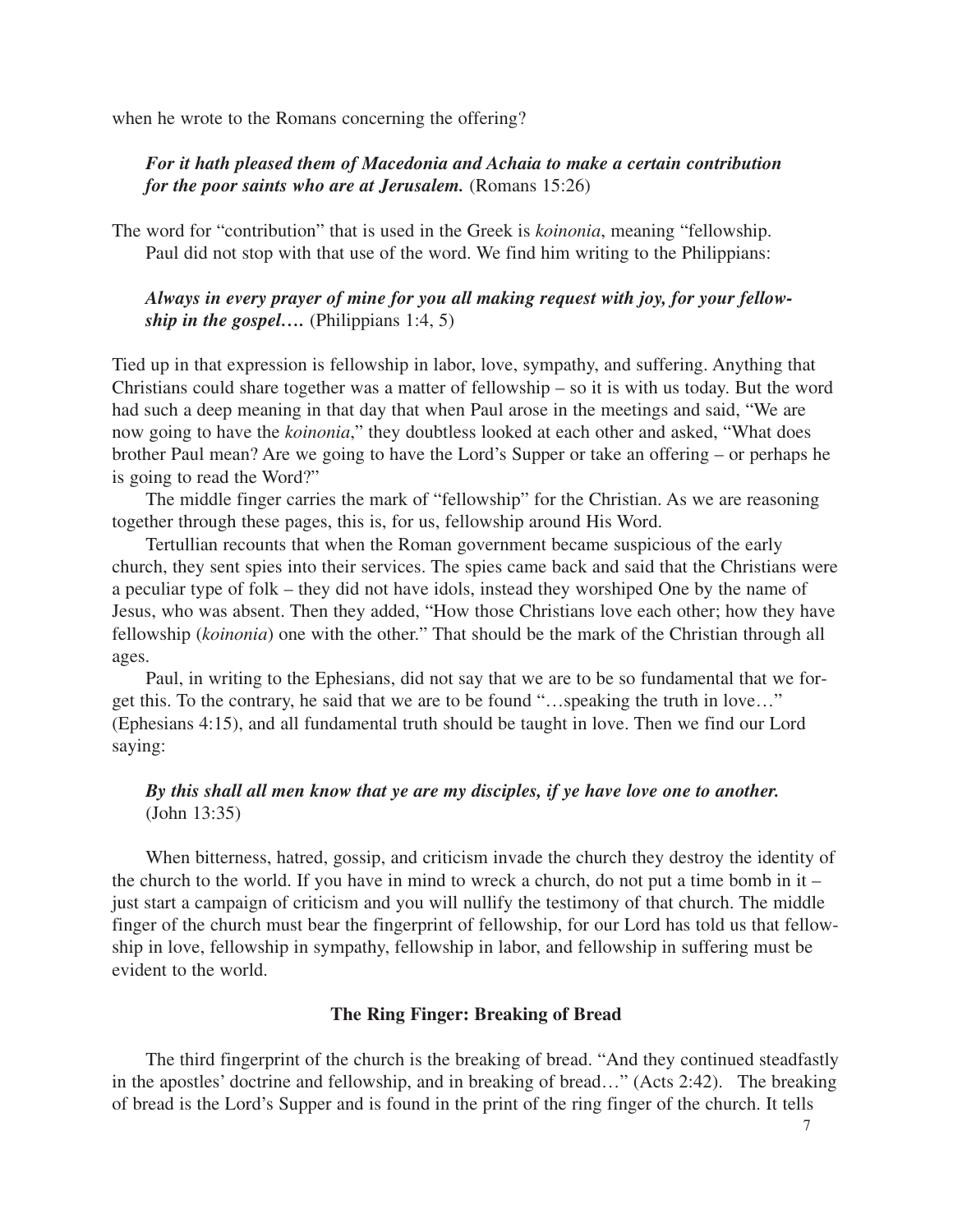the world that we belong to Him and that we are awaiting the Bridegroom who is coming!

This is not just an idle ceremony through which we go. Paul, in writing to the Corinthians, warned them about coming to the Lord's Table and failing to discern the body of Christ (1 Corinthians 11:29). What did he mean? Simply this: That we do not come to the Lord's Table just to eat or to satisfy our consciences in having gone through a meaningless ceremony. You, child of God, come to this table because in fellowshipping in these elements – the bread symbolizing His body, and the wine symbolizing His blood – you are saying that you are trusting the One who gave Himself on the cross for your sins and shed His precious blood that you might have life. That is what the early church meant and said to the Roman Empire by witnessing in its meeting in fellowship. They said, "We are waiting for Him to come – the matchless One who died for us!"

#### **The Little Finger: Prayer**

The fourth fingerprint is prayer. This is the mark of the little finger, and it most assuredly is *little* today. Though little, it is actually the most important finger of all. And when we refer to it as "little" we mean to impress upon you that it is the evident weakness of the church. The voice of a great saint of the fifteenth century reaches us today with the bold fact that the church goes forward on its knees. We need prayer in this hour – not by large groups, but preferably by small ones, groups of men and women who talk directly with God out of hearts of unflinching faith. The greatest encouragement I have had in my pastorate is the wall of prayer that stands behind my ministry.

How did the early church meet persecution? Did they meet it by fighting back? They did not. Did they meet it by some clever strategy? They had none. They met it by prayer.

When the persecution broke in earnest in Jerusalem and Peter was arrested, the Christians gathered for prayer in the home of Mary, the mother of John (whose surname was Mark). When Peter was released, he went to this home – while they were praying – and knocked on the door. Rhoda, the little maid ran from the door, without opening it, back to the group and said that Peter was at the door.

## *And they said unto her, Thou art mad. But she constantly affirmed that it was even so. Then said they, It is his* [spirit]*.* (Acts 12:15)

This is an interesting picture. Here was the early church met together in prayer for the release of Peter – he was released according to their prayers, and they could not believe it. My friend, though they went with little faith they did pray to God, He heard that prayer, and He delivered Simon Peter. The greatest asset of the church is PRAYER. How tragic if we have a prayerless church in this hour!

#### **What About the Thumb?**

We are not going to omit the thumb. It is first.

## *But ye shall receive power, after the Holy Spirit is come upon you; and ye shall be witnesses unto me both in Jerusalem, and in all Judaea, and in Samaria, and unto*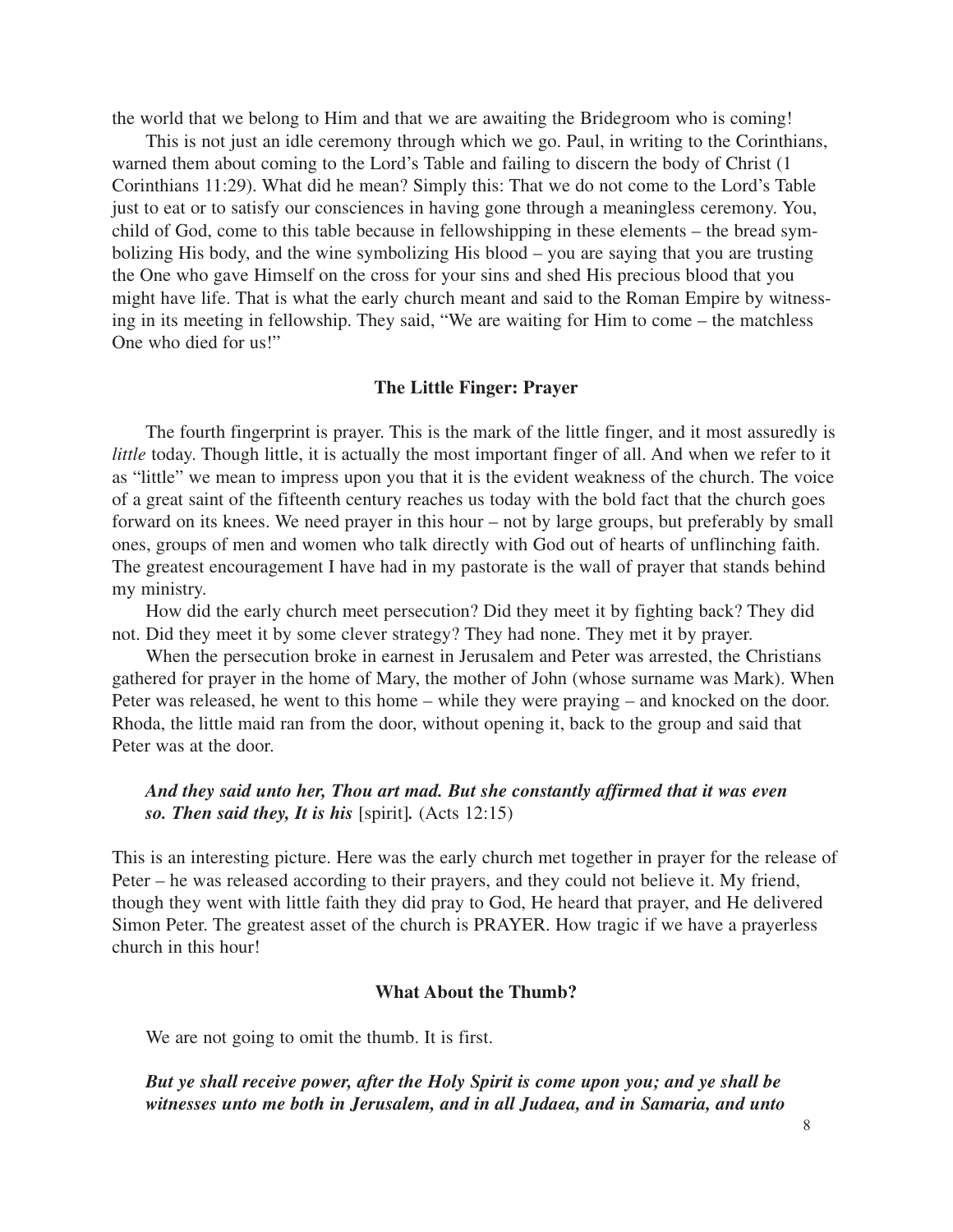#### *the uttermost part of the earth.* (Acts 1:8)

"Ye shall be witnesses." The early church was a witnessing church; in three hundred years they had covered the Roman Empire. Had the next three hundred years been like the first three hundred, by 600 A.D. they would have covered the entire world with the gospel! They were a witnessing church; they were clearly marked in this fingerprint of "witnessing."

One of the last things that Homer Rodeheaver told me as we sat together on the platform at Winona Lake was, "Do you know that there are sixty thousand churches in America that did not have one single convert in 1952?" Yet this is the *business* of the church. We ask you to think of such a fact as this failure of sixty thousand churches in this age when the world is literally parched for a draught of the water of life.

There was quite an interesting editorial in *The Christian Century*, a liberal publication, and we feel that some quotations from it will be well to give here. This editorial appeared under the caption "Preaching: Hodgepodge or the Gospel?"

THE EVANSTON ASSEMBLY was a field day for administrators, organizers, committeemen, academicians, and liturgists. But when all of them had done their best, it was plainer than ever that the parish preacher in his pulpit is still the most important single element in Protestant strategy….Think what is done with the church's main chance: vapid pep talks, arid skull sessions, half-baked politics, half-cooked therapies, little Bible stories that completely miss the point of the Bible…This is our preaching, by and large…The theological revival we talk about isn't getting through. Too much of it is still in the meeting at the summit. The preachers, who are the only conduits, are not piping it through to the people who are parched for just what those preachers learned once. They can't preach what they got from the living prophets. So they fall back on the hodge podge of things that have "worked" for others. (April 27, 1955, issue)

The church has been called to be a witnessing church, and we must observe sadly that many Christians utterly fail in this respect. Several of our leading present-day evangelists tell us that the Lord continues to open doors for their ministry, but how desperately do they need the prayers of God's people, for it is growing increasingly difficult to get the unsaved to the meetings. God's children attend, but somehow they seem to forget to bring the unsaved with them. We need a witnessing church for this hour – the early church was known by the thumbprint of "wit nessing."

Paul could write:

## *Now, then, we are ambassadors for Christ, as though God did beseech you by us: we* [pray] *you in Christ's stead, be ye reconciled to God.* (2 Corinthians 5:20)

Dr. Phillips Brooks, a great preacher of a past generation, tells this story of one of the personal workers in his church in St. Louis, Missouri. A man came to the personal worker, heartbroken, and said, "I am a helpless sinner, and there is no hope for me at all. I have prayed and I have vowed until I am sick of unavailing efforts. I think I will give it up."

The personal worker turned to the man and said, "If Jesus Christ were here upon this earth in bodily form and visible, what would you do?"